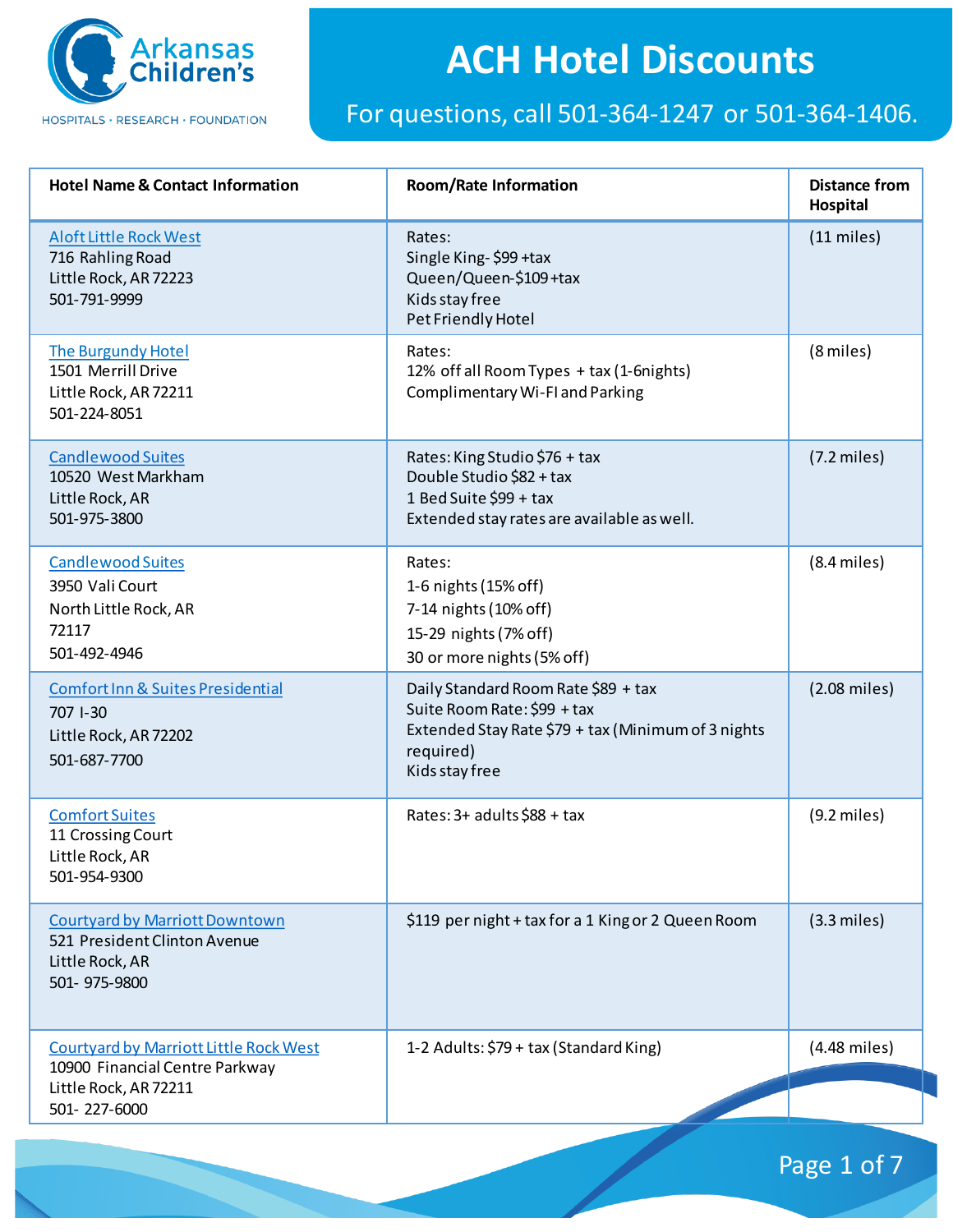

#### For questions, call 501-364-1247 or 501-364-1406.

| <b>Courtyard by Marriott North Little Rock</b><br>4339 Warden Road<br>North Little Rock, AR<br>501-753-2000 | 1-2 Adults: $$114 + tax$<br>Kids stay free                                                                                                                                                                                                                                                                     | (9.35) miles   |
|-------------------------------------------------------------------------------------------------------------|----------------------------------------------------------------------------------------------------------------------------------------------------------------------------------------------------------------------------------------------------------------------------------------------------------------|----------------|
| Days Inn LR Medical Center<br>901 Fair Park Blvd.<br>Little Rock, AR<br>664-7000                            | Rates: 20% off the daily rate-will need to call and ask<br>for the current daily rates.<br>Kids 12 and under stay free<br>May be asked for some form of ACH ID                                                                                                                                                 | $(2.7$ miles)  |
| Delta Hotel by Marriott LR - West<br>201 South Shackleford<br>Little Rock, AR<br>501-223-3000               | Rates: Standard \$96 + tax<br>includes grab & go breakfast<br>Kids stay free                                                                                                                                                                                                                                   | $(6.2$ miles)  |
| Downtown Riverside RV Park<br>50 Riverfront Drive<br>North Little Rock, AR<br>501-340-5312                  | Rates: \$25-35 per night + tax (depending on<br>the location within the park)<br>Families will need to call for space and to receive<br>15% off the Riverview rate.                                                                                                                                            | $(2.76$ miles) |
| Econolodge<br>5811 Pritchard Dr.<br>North Little Rock, AR<br>501-945-3700                                   | Rates: 1-2 adult \$45 + tax<br>$2+$ adults \$50 + tax<br>Kids under 17 stay free                                                                                                                                                                                                                               | $(8.51$ miles) |
| <b>Embassy Suites</b><br>11301 Financial Centre Parkway<br>Little Rock, AR 72211<br>501-312-9000            | Spacious two room suites offering King or<br>Double bedding with sleeper sofa in the living<br>area. Mini refrigerator, microwave and coffee<br>maker in each suite. Complimentary cooked-to-<br>order breakfast and evening reception.<br>Rate: Please call to reserve the Arkansas Children's<br>daily rate. | $(6.4$ miles)  |
| <b>Fairfield Inn by Marriott</b><br>4120 Health Care Dr.<br>North Little Rock, AR<br>501-945-7777           | 2 Queen Beds: \$94 + tax<br>1 King: $$96 + tax$<br>Complimentary breakfast<br>Kids stay free                                                                                                                                                                                                                   | $(8.16$ miles) |
| <b>Four Points by Sheraton</b><br>925 South University<br>Little Rock, AR<br>501-664-5020                   | Rates: 1-2+ adults \$83 + tax<br>Complimentary breakfast box<br>Kids stay free<br>Shuttle Option: Please inquire on availability                                                                                                                                                                               | $(2.9$ miles)  |

Page 2 of 7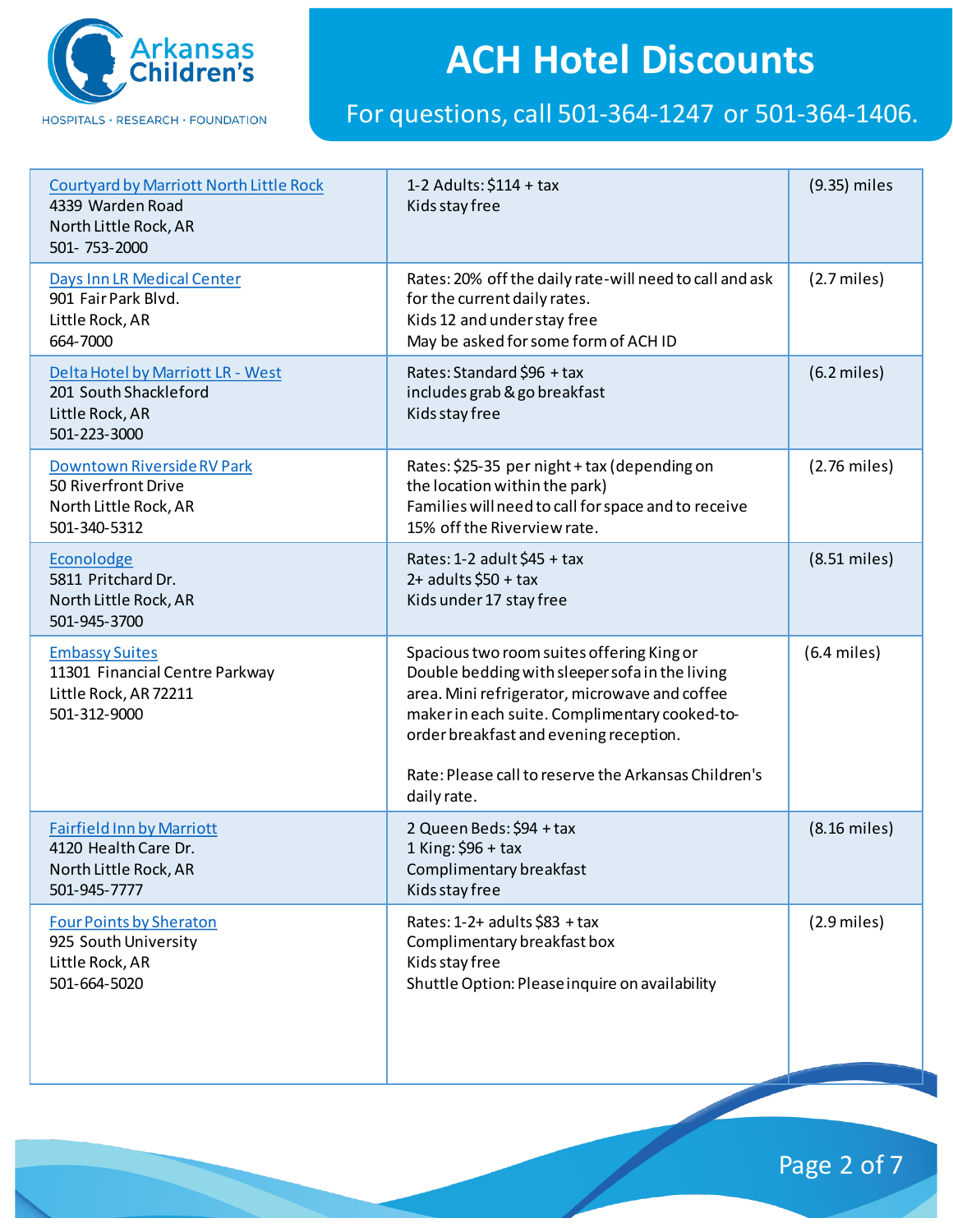

| Rates: $$65 + tax$<br>Hampton Inn and Suites Downtown<br>$(1.7$ miles)<br>320 River Market Avenue<br>Little Rock, AR<br>501-244-0600<br>$(6.4$ miles)<br><b>Hampton Inn and Suites West</b><br>Rates: \$89+ tax 1 King or 2<br>1301 South Shackleford<br>Queen<br>Suites: \$116 +tax Suite<br>Little Rock, AR<br>501-537-3000<br>1-4+ Adults: \$89 +tax 1 King or 2 Queen Room<br>(6.00 miles)<br><b>Hilton Garden Inn</b><br>10914 Kanis Road<br>Little Rock<br>501-227-4800<br>$(9.42$ miles)<br>Rates: 3+ adults \$89 + tax<br><b>Holiday Inn Express</b><br>Kids stay free<br>4900 Talley Rd.<br>Little Rock, AR<br>501-224-2600<br>Holiday Inn Little Rock Conference<br>Rates: 1-2 adults \$92 + tax<br>$(6.6$ miles)<br>Kids 18 & under stay free<br>Center<br>3121 Bankhead Drive<br>Shuttle to/from Arkansas Children's<br>Little Rock, AR<br>501-490-1000<br><b>Holiday Inn Presidential</b><br>Rates: $1-3$ adults \$94 + tax<br>$(1.2 \text{ miles})$<br>Kids stay free<br>600 Interstate 30<br>Little Rock, AR<br>501-375-2100<br>(16.50 miles)<br>Holiday Inn Express & Suites - Maumelle<br>Rates: 1-2 adults \$80 + tax<br>200 Holiday Drive<br>Kids 18 & under stay free<br>Maumelle, AR<br>501-851-4422<br>1-3+ Adults \$89 per night, per room with two<br>$(6.2$ miles)<br>Holiday Inn - West Little Rock<br>complimentary hot breakfast buffet vouchersper<br>10920 Financial Centre Parkway<br>night, per room.<br>Little Rock, AR<br>501-225-1075<br>Kids stay free<br>Fax: 866-214-4734 | <b>Guesthouse Inn</b><br>301 S. University<br>Little Rock, AR<br>501-664-6800 | Rates: 1-2 adults \$69 + tax<br>3 adults $$79 + tax$<br>4 adults $$89 + tax$<br>Kids stay free<br>Shuttle to/from Arkansas Children's: 6am-8:30pm<br>Mon-Fri | $(3.25 \text{ miles})$ |
|-----------------------------------------------------------------------------------------------------------------------------------------------------------------------------------------------------------------------------------------------------------------------------------------------------------------------------------------------------------------------------------------------------------------------------------------------------------------------------------------------------------------------------------------------------------------------------------------------------------------------------------------------------------------------------------------------------------------------------------------------------------------------------------------------------------------------------------------------------------------------------------------------------------------------------------------------------------------------------------------------------------------------------------------------------------------------------------------------------------------------------------------------------------------------------------------------------------------------------------------------------------------------------------------------------------------------------------------------------------------------------------------------------------------------------------------------------------------------------------------------------------------|-------------------------------------------------------------------------------|--------------------------------------------------------------------------------------------------------------------------------------------------------------|------------------------|
|                                                                                                                                                                                                                                                                                                                                                                                                                                                                                                                                                                                                                                                                                                                                                                                                                                                                                                                                                                                                                                                                                                                                                                                                                                                                                                                                                                                                                                                                                                                 |                                                                               |                                                                                                                                                              |                        |
|                                                                                                                                                                                                                                                                                                                                                                                                                                                                                                                                                                                                                                                                                                                                                                                                                                                                                                                                                                                                                                                                                                                                                                                                                                                                                                                                                                                                                                                                                                                 |                                                                               |                                                                                                                                                              |                        |
|                                                                                                                                                                                                                                                                                                                                                                                                                                                                                                                                                                                                                                                                                                                                                                                                                                                                                                                                                                                                                                                                                                                                                                                                                                                                                                                                                                                                                                                                                                                 |                                                                               |                                                                                                                                                              |                        |
|                                                                                                                                                                                                                                                                                                                                                                                                                                                                                                                                                                                                                                                                                                                                                                                                                                                                                                                                                                                                                                                                                                                                                                                                                                                                                                                                                                                                                                                                                                                 |                                                                               |                                                                                                                                                              |                        |
|                                                                                                                                                                                                                                                                                                                                                                                                                                                                                                                                                                                                                                                                                                                                                                                                                                                                                                                                                                                                                                                                                                                                                                                                                                                                                                                                                                                                                                                                                                                 |                                                                               |                                                                                                                                                              |                        |
|                                                                                                                                                                                                                                                                                                                                                                                                                                                                                                                                                                                                                                                                                                                                                                                                                                                                                                                                                                                                                                                                                                                                                                                                                                                                                                                                                                                                                                                                                                                 |                                                                               |                                                                                                                                                              |                        |
|                                                                                                                                                                                                                                                                                                                                                                                                                                                                                                                                                                                                                                                                                                                                                                                                                                                                                                                                                                                                                                                                                                                                                                                                                                                                                                                                                                                                                                                                                                                 |                                                                               |                                                                                                                                                              |                        |
| Page 3 of 7                                                                                                                                                                                                                                                                                                                                                                                                                                                                                                                                                                                                                                                                                                                                                                                                                                                                                                                                                                                                                                                                                                                                                                                                                                                                                                                                                                                                                                                                                                     |                                                                               |                                                                                                                                                              |                        |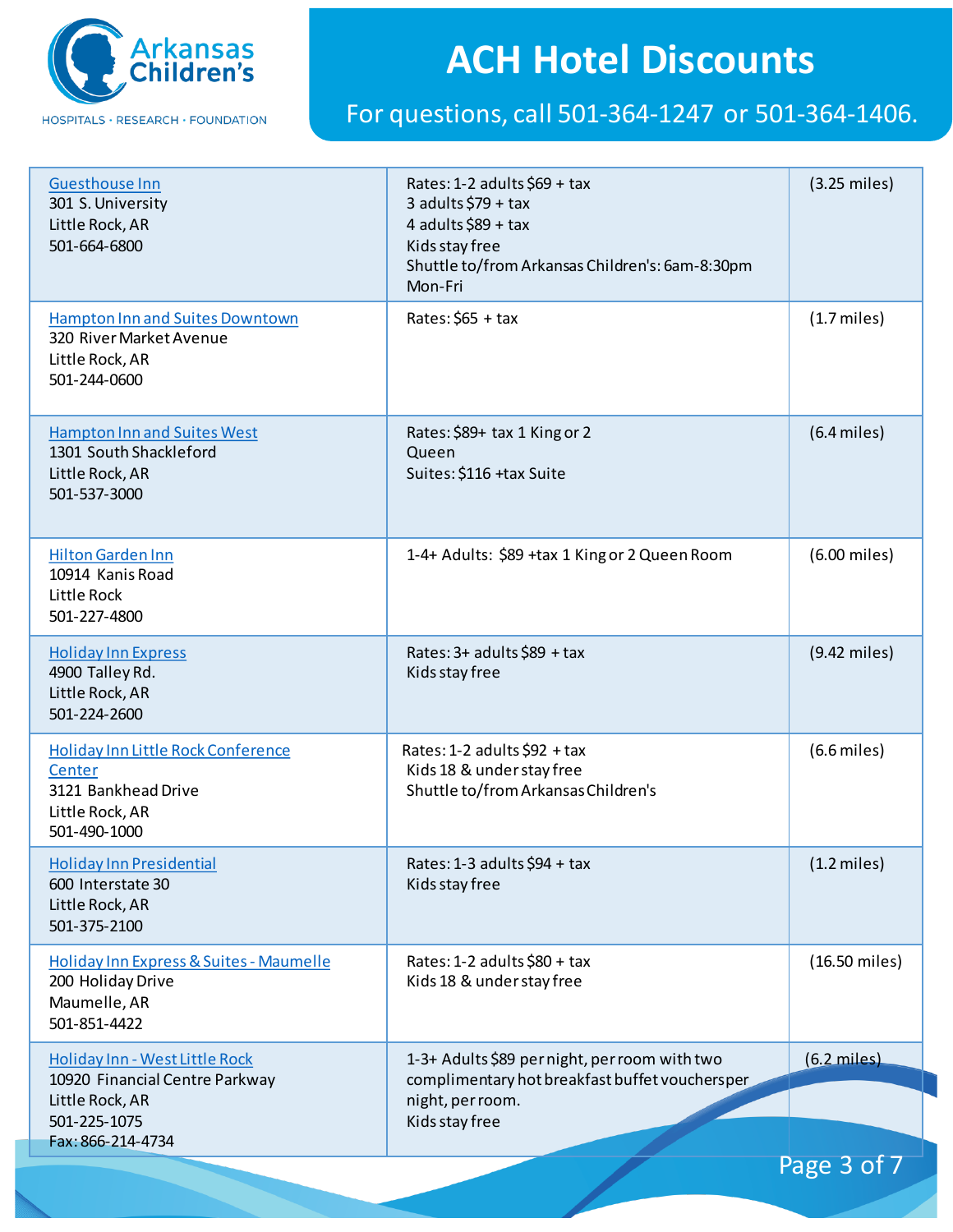

| Home 2Suites by Hilton<br>2710 S Shackleford Rd.<br>Little Rock, AR<br>501-588-3000                              | Rates: \$99 +tax-Standard Room-<br>Queen (sleeper sofa)<br>King \$139+ tax<br>Kids stay Free                                                                                     | $(5.38$ miles)         |
|------------------------------------------------------------------------------------------------------------------|----------------------------------------------------------------------------------------------------------------------------------------------------------------------------------|------------------------|
| Homewood Suites by Hilton Downtown LR<br>400 River Market Avenue<br>Little Rock, AR<br>501-375-4664              | Rates:<br>Tier Rates:<br>Tier 1: (1-4 nights) \$134 +tax<br>Tier 2: $(5-13 \text{ nights})$ \$119 + tax<br>Tier 3: (14-29 nights) \$109 + tax<br>Tier 4: (30+ nights) \$99 + tax | $(1.7$ miles)          |
| La Quinta Inn and Suites<br>9 Crossings Court<br>Little Rock, AR<br>501-251-6100<br>lq6519gm@laquinta.com        | Rates: 3+ adults \$84 +tax (Standard Room)<br>Kids stay free                                                                                                                     | $(5.03$ miles)         |
| La Quinta Inn and Suites - Downtown<br>617 S. Broadway St.<br>Little Rock, AR<br>501-374-9000                    | Rates: 3+ adults \$59 +<br>tax<br>Kids 18 & under stay<br>free                                                                                                                   | $(1.22 \text{ miles})$ |
| <b>Markham House Suites</b><br>5120 W. Markham St.<br>Little Rock, AR<br>501-666-0161<br>Toll-Free: 877-467-6560 | Rates: Double or King: \$69 +<br>tax<br>1-bedroom suite: \$89 + tax<br>2-bedroom suite: \$119 +<br>tax<br>Kids stay free<br>Shuttle to/from Arkansas Children's (24 hours)       | $(3.1$ miles)          |
| Motel 6 by the Airport<br>3200 Bankhead Dr.<br>Little Rock, AR<br>501-490-2010                                   | Rates: $2+$ adults \$45 +<br>tax<br>Kids stay free                                                                                                                               | $(6.42$ miles)         |
| <b>Quality Inn West</b><br>300 Markham Center Dr.<br>Little Rock, AR<br>501-227-0120                             | Rates: 3+ adults \$73 +<br>tax<br>Kids stay free                                                                                                                                 | $(6.63$ miles)         |
| Ramada Limited Little Rock<br>#8 Shackleford Drive                                                               | 1-2 Adults (King or Queen): \$72.50 + tax                                                                                                                                        | $(6.5$ miles)          |
| Little Rock, AR<br>501-221-7666                                                                                  |                                                                                                                                                                                  |                        |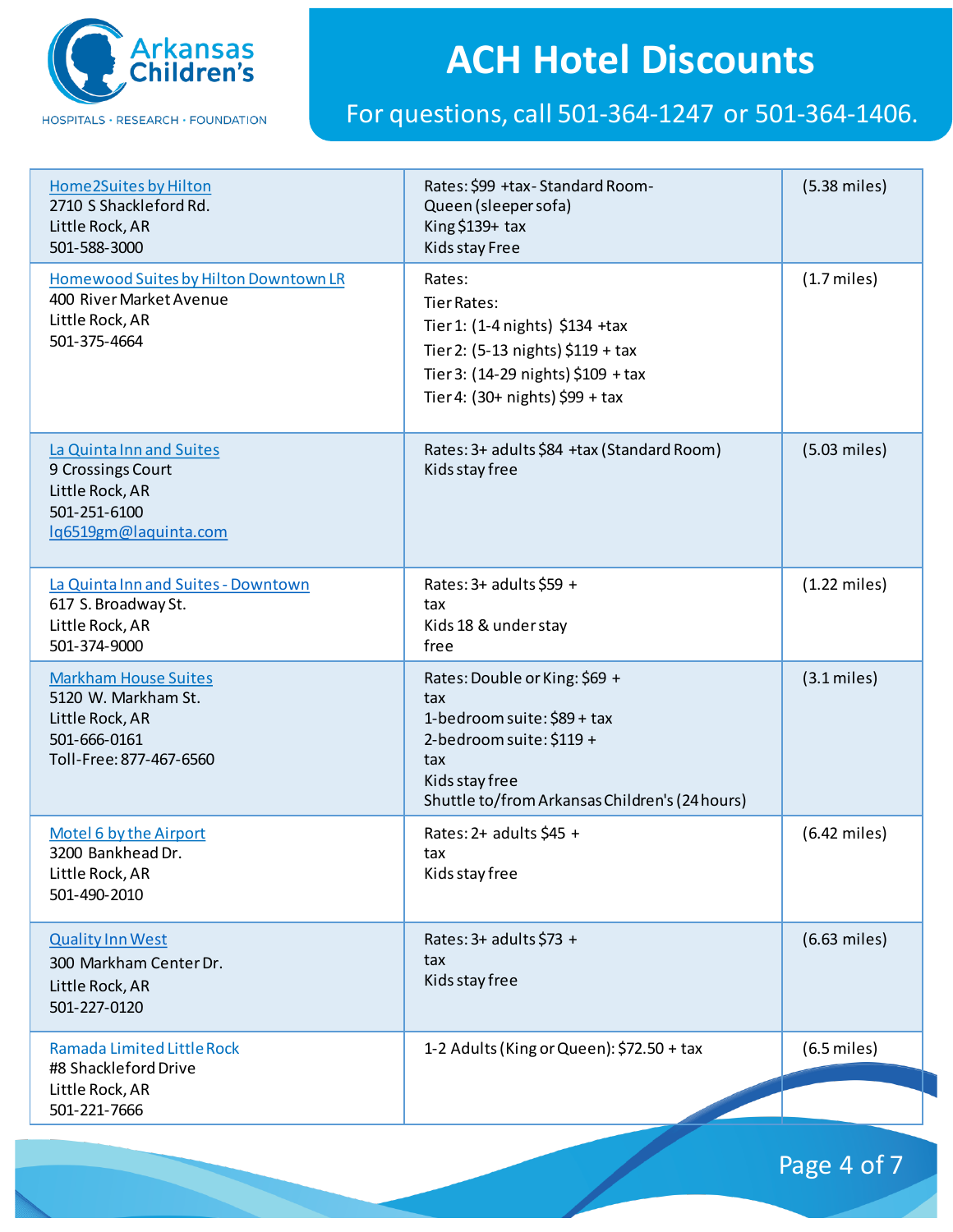

| <b>Red Roof Inn</b><br>5711 Pritchard Dr.<br>Little Rock, AR<br>501-945-0080                                        | Rates: 3+ adults \$49.99 + tax<br>Kids stay free<br>Shuttle to/from Arkansas Children's                                                                                                           | $(8.61$ miles) |
|---------------------------------------------------------------------------------------------------------------------|---------------------------------------------------------------------------------------------------------------------------------------------------------------------------------------------------|----------------|
| <b>Residence Inn Downtown</b><br>219 River Market Avenue<br>Little Rock, AR<br>501-376-7200                         | Tier Rates:<br>Tier 1: (1-4 nights) \$134 +tax<br>Tier 2: (5-13 nights) \$119 + tax<br>Tier 3: (14-29 nights) \$109 + tax<br>Tier 4: $(30+$ nights) \$99 + tax<br>"Ask about 1-2 bedroom options" | $(3.3$ miles)  |
| <b>Residence Inn by Marriott</b><br>1401 South Shackleford<br>Little Rock, AR<br>501-312-0200                       | 1-3 people: 1 Bedroom Suite \$99.00 + tax<br>3+ people: 2 Bedroom Suite - ask for rates                                                                                                           | (6.96 miles)   |
| Residence Inn Marriott-North Little<br><b>Rock</b><br>4110 Health Care Dr.<br>North Little Rock, AR<br>501-945-7777 | 1-2 adults (Studio or 1 Bedroom) \$99.00 +tax<br>2 Bedroom/2 Bathroom Suite \$149.00 +tax<br>Kids stay free                                                                                       | (8.22 miles)   |
| <b>Springhill Suites</b><br>306 Markham Center Dr.<br>Little Rock, AR<br>501-978-6000                               | Rates: 3+ adults \$89 per night + tax<br>Kids stay free                                                                                                                                           | $(6.63$ miles) |